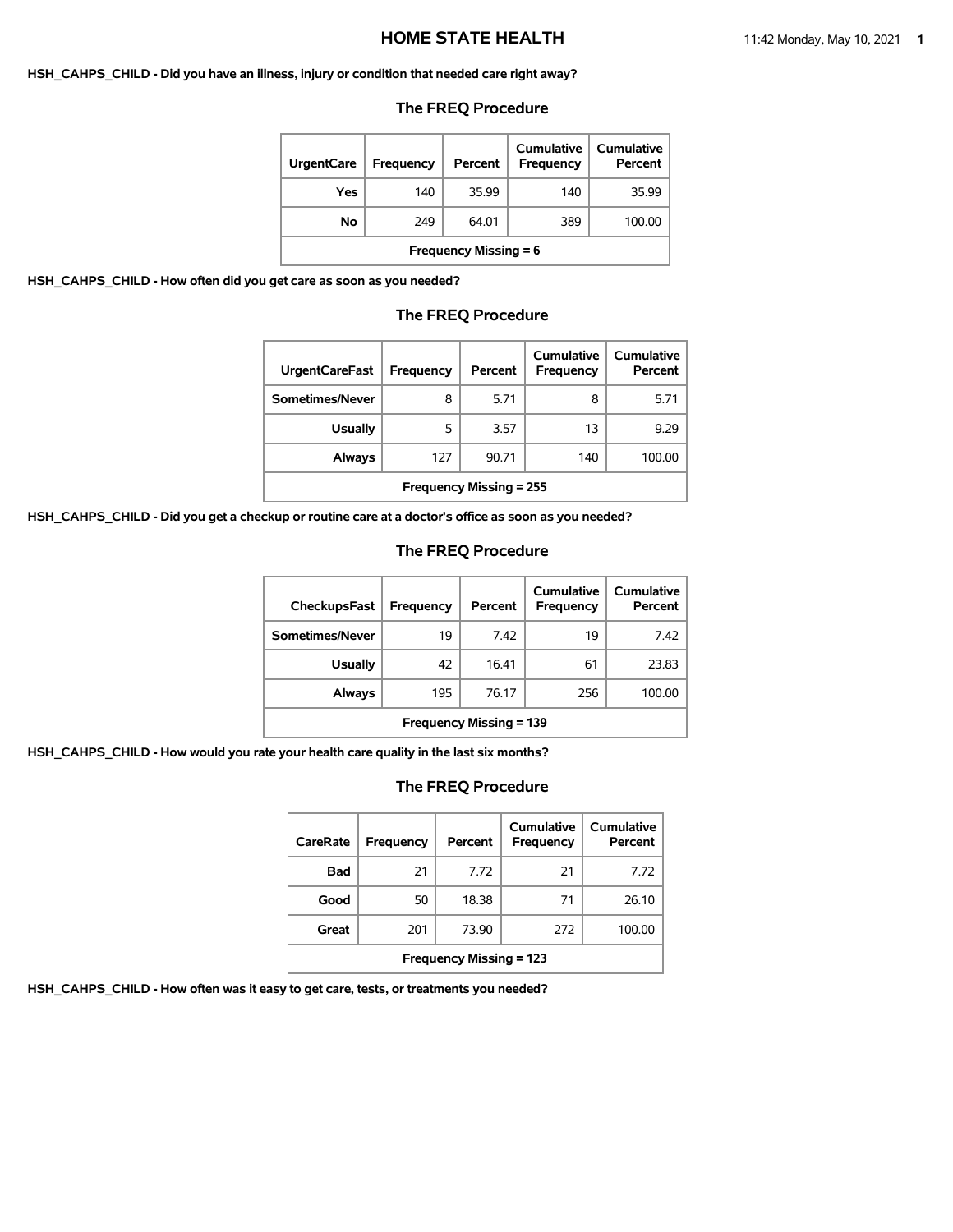#### **The FREQ Procedure**

| CareEasy                       | <b>Frequency</b> | Percent | Cumulative<br>Frequency | Cumulative<br>Percent |  |
|--------------------------------|------------------|---------|-------------------------|-----------------------|--|
| Sometimes/Never                | 18               | 6.69    | 18                      | 6.69                  |  |
| <b>Usually</b>                 | 48               | 17.84   | 66                      | 24.54                 |  |
| Always                         | 203              | 75.46   | 269                     | 100.00                |  |
| <b>Frequency Missing = 126</b> |                  |         |                         |                       |  |

**HSH\_CAHPS\_CHILD - How often did your doctor explain things in a way that was easy to understand?**

#### **The FREQ Procedure**

| <b>DrUnderstand</b>            | Frequency | Percent | Cumulative<br>Frequency | Cumulative<br>Percent |
|--------------------------------|-----------|---------|-------------------------|-----------------------|
| Sometimes/Never                | 8         | 3.13    | 8                       | 3.13                  |
| <b>Usually</b>                 | 24        | 9.38    | 32                      | 12.50                 |
| Always                         | 224       | 87.50   | 256                     | 100.00                |
| <b>Frequency Missing = 139</b> |           |         |                         |                       |

**HSH\_CAHPS\_CHILD - How often did your personal doctor listen to you?**

# **The FREQ Procedure**

| <b>DrListen</b>                | Frequency | Percent | Cumulative<br>Frequency | Cumulative<br>Percent |  |
|--------------------------------|-----------|---------|-------------------------|-----------------------|--|
| Sometimes/Never                | 8         | 3.14    | 8                       | 3.14                  |  |
| <b>Usually</b>                 | 22        | 8.63    | 30                      | 11.76                 |  |
| Always                         | 225       | 88.24   | 255                     | 100.00                |  |
| <b>Frequency Missing = 140</b> |           |         |                         |                       |  |

**HSH\_CAHPS\_CHILD - How often did your personal doctor show respect for what you had to say?**

| <b>DrRespect</b>               | Frequency | Percent | Cumulative<br>Frequency | Cumulative<br>Percent |  |
|--------------------------------|-----------|---------|-------------------------|-----------------------|--|
| Sometimes/Never                | 4         | 1.56    | 4                       | 1.56                  |  |
| <b>Usually</b>                 | 19        | 7.39    | 23                      | 8.95                  |  |
| Always                         | 234       | 91.05   | 257                     | 100.00                |  |
| <b>Frequency Missing = 138</b> |           |         |                         |                       |  |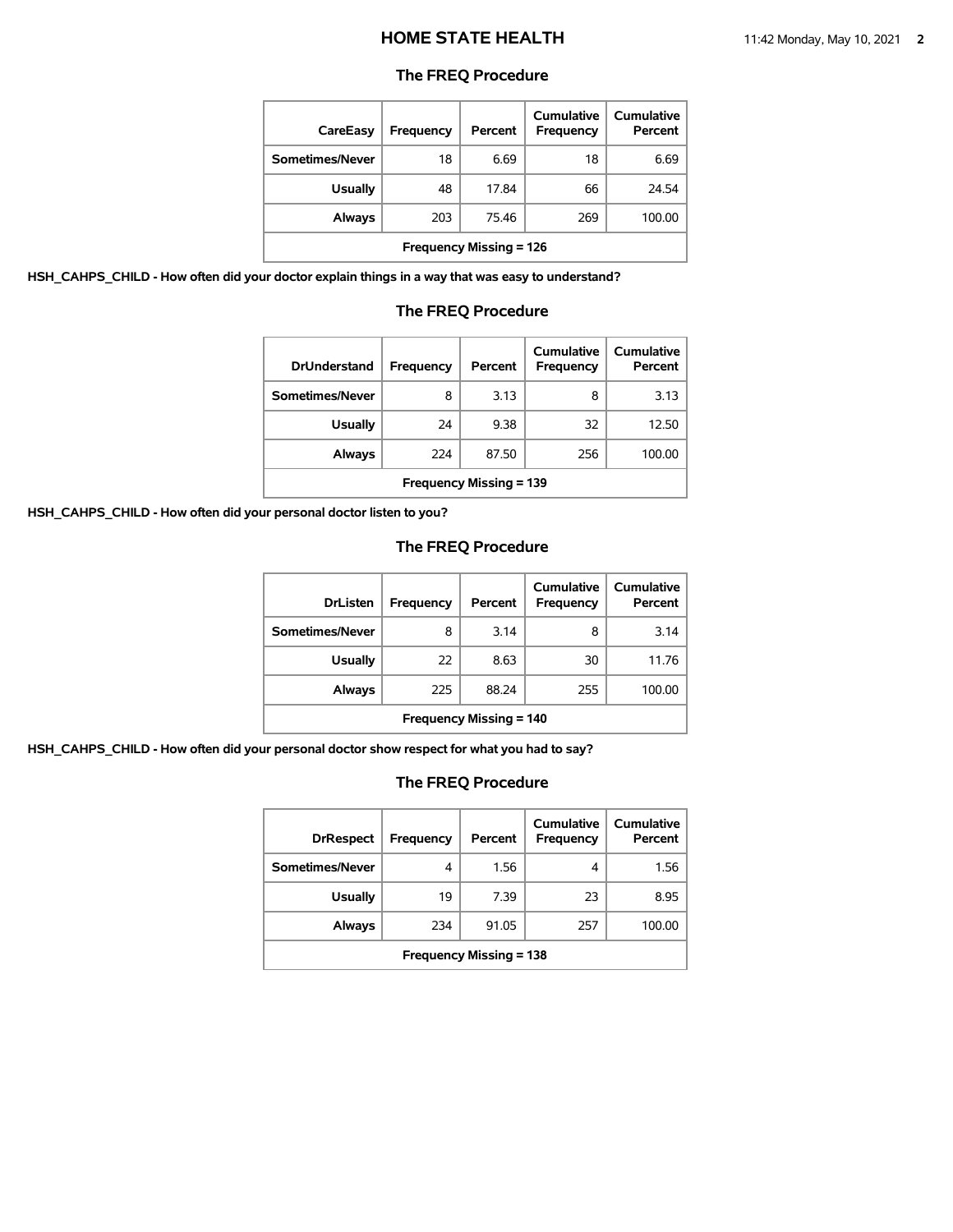#### **HSH\_CAHPS\_CHILD - How often did your personal doctor spend enough time with you?**

| <b>DrTime</b>                  | Frequency | Percent | Cumulative<br>Frequency | <b>Cumulative</b><br>Percent |
|--------------------------------|-----------|---------|-------------------------|------------------------------|
| Sometimes/Never                | 15        | 5.84    | 15                      | 5.84                         |
| <b>Usually</b>                 | 37        | 14.40   | 52                      | 20.23                        |
| Always                         | 205       | 79.77   | 257                     | 100.00                       |
| <b>Frequency Missing = 138</b> |           |         |                         |                              |

#### **The FREQ Procedure**

**HSH\_CAHPS\_CHILD - In the last six months, did you get care from another doctor or health provider other than your personal doctor?**

| <b>CareMulti</b>               | <b>Frequency</b> | Percent | Cumulative<br>Frequency | Cumulative<br>Percent |  |
|--------------------------------|------------------|---------|-------------------------|-----------------------|--|
| Yes                            | 114              | 44.53   | 114                     | 44.53                 |  |
| No                             | 142              | 55.47   | 256                     | 100.00                |  |
| <b>Frequency Missing = 139</b> |                  |         |                         |                       |  |

**The FREQ Procedure**

# **HSH\_CAHPS\_CHILD - How often did your personal doctor seemed informed with care you received from other doctors or providers?**

# **The FREQ Procedure**

| <b>DrInformedMultiDr</b>       | <b>Frequency</b> | Percent | Cumulative<br>Frequency | Cumulative<br>Percent |
|--------------------------------|------------------|---------|-------------------------|-----------------------|
| Sometimes/Never                | 13               | 11.71   | 13                      | 11.71                 |
| <b>Usually</b>                 | 20               | 18.02   | 33                      | 29.73                 |
| Always                         | 78               | 70.27   | 111                     | 100.00                |
| <b>Frequency Missing = 284</b> |                  |         |                         |                       |

**HSH\_CAHPS\_CHILD - How would you rate your personal doctor?**

| <b>DrRate</b>                 | Frequency | Percent | Cumulative<br>Frequency | Cumulative<br>Percent |  |
|-------------------------------|-----------|---------|-------------------------|-----------------------|--|
| Bad                           | 12        | 3.34    | 12                      | 3.34                  |  |
| Good                          | 56        | 15.60   | 68                      | 18.94                 |  |
| Great                         | 291       | 81.06   | 359                     | 100.00                |  |
| <b>Frequency Missing = 36</b> |           |         |                         |                       |  |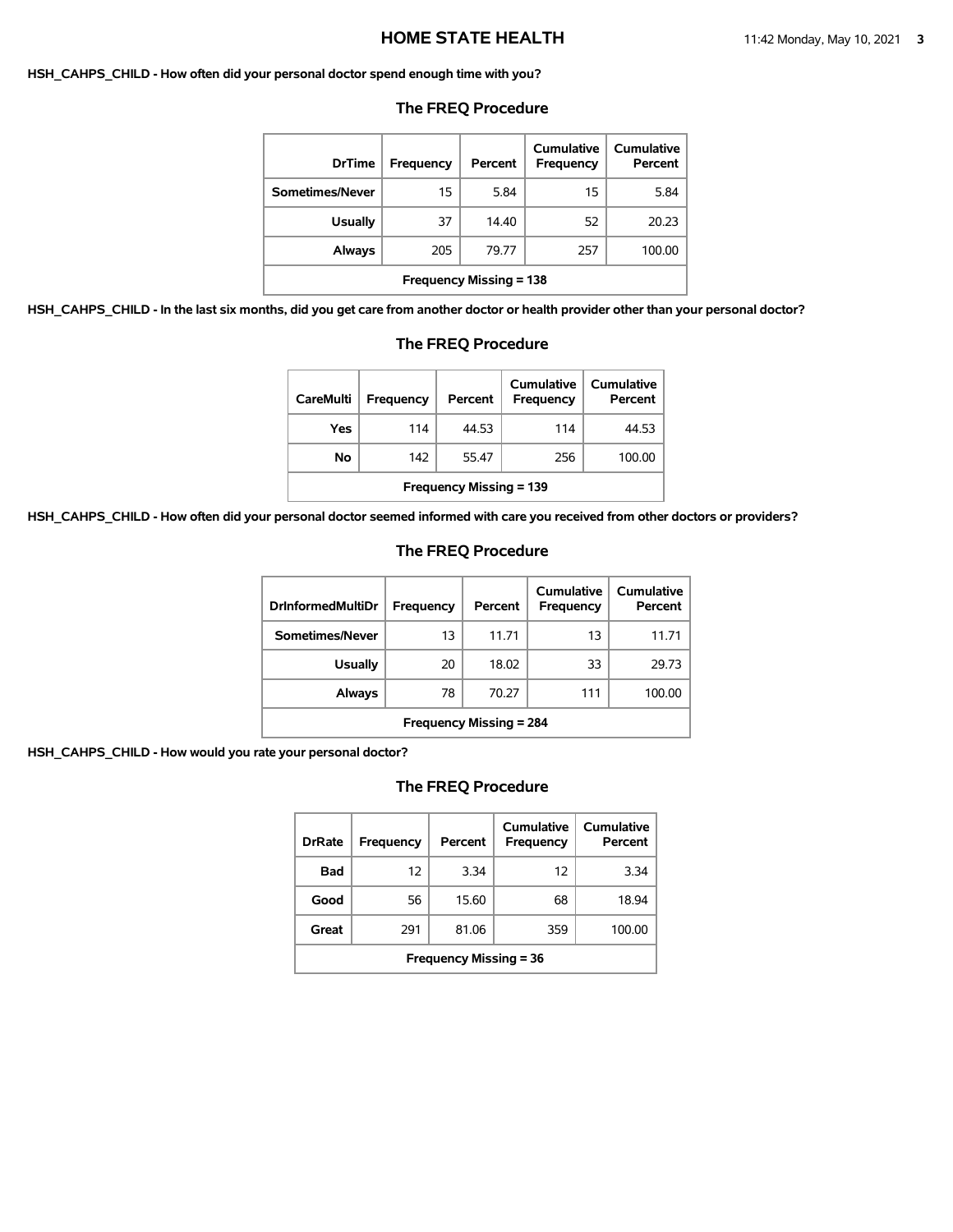#### **HSH\_CAHPS\_CHILD - Did you visit a specialist?**

# **The FREQ Procedure**

| <b>Specialist</b>            | <b>Frequency</b> | Percent | Cumulative<br>Frequency | Cumulative<br>Percent |  |
|------------------------------|------------------|---------|-------------------------|-----------------------|--|
| Yes                          | 77               | 19.64   | 77                      | 19.64                 |  |
| No                           | 315              | 80.36   | 392                     | 100.00                |  |
| <b>Frequency Missing = 3</b> |                  |         |                         |                       |  |

**HSH\_CAHPS\_CHILD - How often did you get an appointment with a specialist as soon as you needed?**

# **The FREQ Procedure**

| <b>SpecialistFast</b>          | Frequency | Percent | Cumulative<br>Frequency | Cumulative<br>Percent |  |
|--------------------------------|-----------|---------|-------------------------|-----------------------|--|
| Sometimes/Never                | 13        | 17.33   | 13                      | 17.33                 |  |
| <b>Usually</b>                 | 14        | 18.67   | 27                      | 36.00                 |  |
| Always                         | 48        | 64.00   | 75                      | 100.00                |  |
| <b>Frequency Missing = 320</b> |           |         |                         |                       |  |

**HSH\_CAHPS\_CHILD - How would you rate your specialist?**

| <b>SpecialistRate</b>          | Frequency | Percent | Cumulative<br>Frequency | Cumulative<br>Percent |  |
|--------------------------------|-----------|---------|-------------------------|-----------------------|--|
| <b>Bad</b>                     | 2         | 3.03    | 2                       | 3.03                  |  |
| Good                           | 16        | 24.24   | 18                      | 27.27                 |  |
| Great                          | 48        | 72.73   | 66                      | 100.00                |  |
| <b>Frequency Missing = 329</b> |           |         |                         |                       |  |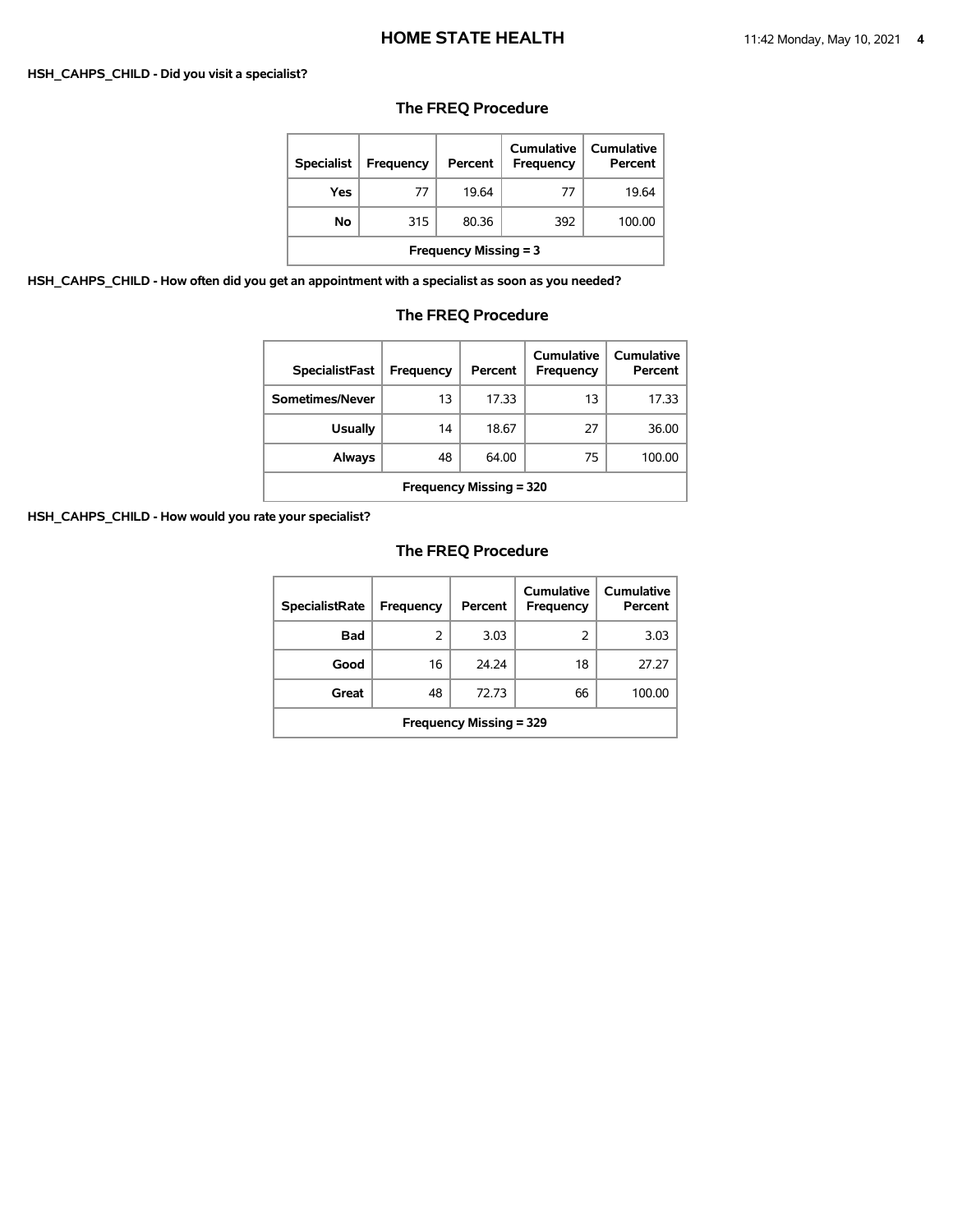#### **HSH\_CAHPS\_CHILD - Did you get information or help from your health plan's customer services?**

#### **The FREQ Procedure**

| <b>CS</b>                     | Frequency | Percent | Cumulative<br><b>Frequency</b> | Cumulative<br>Percent |  |
|-------------------------------|-----------|---------|--------------------------------|-----------------------|--|
| Yes                           | 99        | 26.05   | 99                             | 26.05                 |  |
| No.                           | 281       | 73.95   | 380                            | 100.00                |  |
| <b>Frequency Missing = 15</b> |           |         |                                |                       |  |

**HSH\_CAHPS\_CHILD - How often were you able to get information or help from your health plan's customer services?**

### **The FREQ Procedure**

| <b>CSHelp</b>                  | <b>Frequency</b> | Percent | Cumulative<br><b>Frequency</b> | <b>Cumulative</b><br>Percent |  |
|--------------------------------|------------------|---------|--------------------------------|------------------------------|--|
| Sometimes/Never                | 5                | 5.26    | 5                              | 5.26                         |  |
| <b>Usually</b>                 | 28               | 29.47   | 33                             | 34.74                        |  |
| Always                         | 62               | 65.26   | 95                             | 100.00                       |  |
| <b>Frequency Missing = 300</b> |                  |         |                                |                              |  |

**HSH\_CAHPS\_CHILD - How often were you treated with respect and courtesy by your health plan's customer services?**

### **The FREQ Procedure**

| <b>CSRespect</b>               | Frequency | Percent | Cumulative<br>Frequency | <b>Cumulative</b><br>Percent |  |
|--------------------------------|-----------|---------|-------------------------|------------------------------|--|
| <b>Usually</b>                 | 9         | 9.47    | q                       | 9.47                         |  |
| Always                         | 86        | 90.53   | 95                      | 100.00                       |  |
| <b>Frequency Missing = 300</b> |           |         |                         |                              |  |

**HSH\_CAHPS\_CHILD - Did you have to fill out any forms with your health plan?**

| <b>Forms</b>                  | Frequency | Percent | Cumulative<br><b>Frequency</b> | Cumulative<br>Percent |  |
|-------------------------------|-----------|---------|--------------------------------|-----------------------|--|
| Yes                           | 122       | 32.62   | 122                            | 32.62                 |  |
| No.                           | 252       | 67.38   | 374                            | 100.00                |  |
| <b>Frequency Missing = 21</b> |           |         |                                |                       |  |